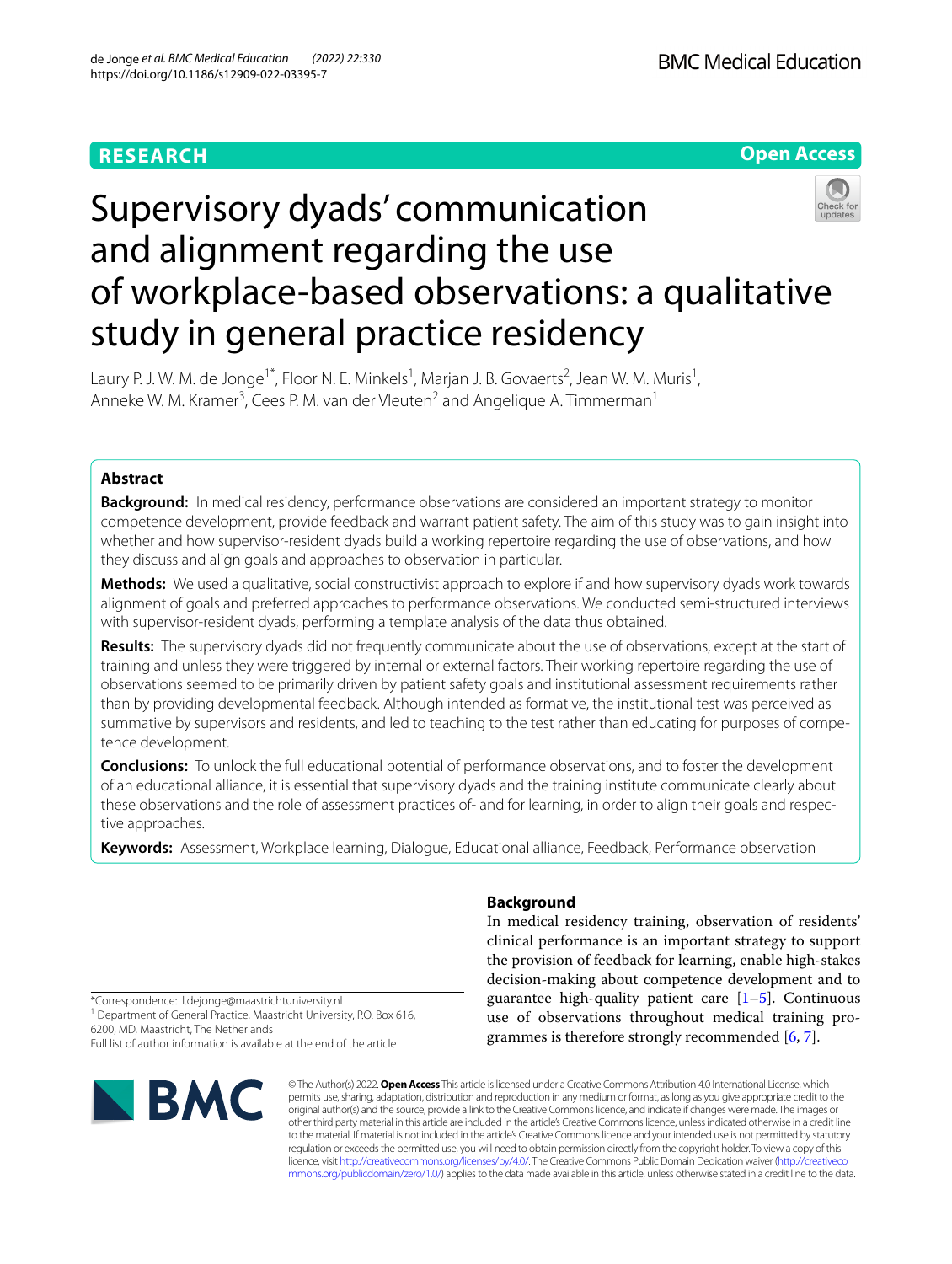Despite its importance, however, observing resident performance does not seem to be habitual practice [[7–](#page-8-3) [10\]](#page-8-4). The literature has suggested that several factors may undermine the use of observations in residency training, such as tensions between patient safety and the need for residents to learn from their mistakes, as well as between direct supervision needs and residents' quest for autonomy [[1,](#page-8-0) [10](#page-8-4)[–16](#page-8-5)].

Hence, supervisors and residents may have similar but also diverging goals and preferential strategies for achieving these goals when engaging in observations of clinical performance. When misaligned, these diferences may inadvertently impact on training outcomes. Indeed, it is increasingly recognised that efective performance observations require a supervisor-resident relationship that is primarily based on collaboration and trust [[17](#page-8-6), [18](#page-8-7)]. To foster learning in the workplace, moreover, such a relationship must be a two-way process in which clear communication, openness and agreement about goals and tasks are paramount [[19,](#page-8-8) [20\]](#page-8-9). Drawing an analogy with a therapeutic working alliance, Telio et al. (2015) conceptualised the supervisor-resident relationship as an educational alliance in which the unity of goals, agreement on the approach to reach these goals and the perceived efectiveness of the supervisor-resident bond are fundamental [\[21](#page-8-10)]. If such an alliance is present, supervisors and residents will communicate their individual goals regarding performance observations and align their preferred approaches to reach these goals accordingly, potentially leading to shared understanding, the formulation of common goals, and co-construction of action plans. It is unknown, however, whether supervisory dyads in residency training have already taken up such practice and if so, how.

The aim of this study was therefore to gain insight into if and how supervisor-resident dyads work towards alignment of goals and approaches regarding the observation of residents' clinical performance. These insights can contribute to our current knowledge about the formation of educational alliances in medical residency training and may serve to further optimise the use and efectiveness of observations in clinical workplace-based learning.

## **Methods**

## **Setting**

This study was conducted in the three-year general practice residency training programme at Maastricht University, the Netherlands. In the frst and third years of this programme, residents spend 4days per week in general practice and return to the training institute weekly for a 1-day release programme. In general practice, residents receive long-term and one-to-one supervision in the provision of patient care. The assessment programme used to evaluate residents' competence development is based on the CanMEDS competency framework [\[22](#page-8-11)] and spans a variety of formative and summative assessment methods at all levels of Miller's pyramid [\[23\]](#page-8-12). Single encounter assessments in the clinical workplace (based on direct or videotaped observations of clinical encounters or casebased discussions, for example) serve to document performance feedback in the resident's portfolio. In addition to these workplace-based assessments, the portfolio also includes information from standardised institutional assessments, including obligatory knowledge tests (twice a year) and a consultation test (mid-year in year 1 and 3, respectively). For this latter test, a designated assessor from the training institute assesses six self-selected, videotaped, real-life clinical encounters following a strict legal protocol. Although the primary purpose of the institutional assessments is to provide formative feedback, residents must follow a remedial programme if their performance is perceived to be below expectations.

## **Participants and sampling**

We selected participants from a pool of 24 supervisors who, at the time of data collection, were active as supervisors in our region. We used purposive sampling in order to include supervisor-resident dyads with difering years of supervisor experience and from difering years of training (Table [1\)](#page-2-0). We excluded residents who had started their training programme only recently  $( $3 \text{ months}$ ),$ because they had too little experience with the social process under scrutiny. Supervisors were contacted by email to invite them and their residents to participate in this study. Eight supervisor-resident dyads agreed to participate; residents were equally distributed in terms of gender (four male; four female) and year of training, their progress ranging from the 4th to the 12th month of the respective year of training. Supervisors' experience ranged from 2 to10 years; six supervisors were male.

## **Methodology and refexivity**

Our research team consisted of individuals with diferent areas of expertise and perspectives on processes related to assessment and learning in the clinical workplace. LJ is a general practitioner and educator; FM is a fnal year medical student with personal experience of being observed during clerkships; AT is a psychologist working at a general practice training programme; MG is a medical educator involved in assessment design; AK and JM are general practitioners with clinical supervisory experience; and CV is an educational psychologist. In addition, all researchers have a record of accomplishment in medical education research. We used a qualitative, social constructivist approach to explore if and how supervisory dyads work towards alignment of goals and approaches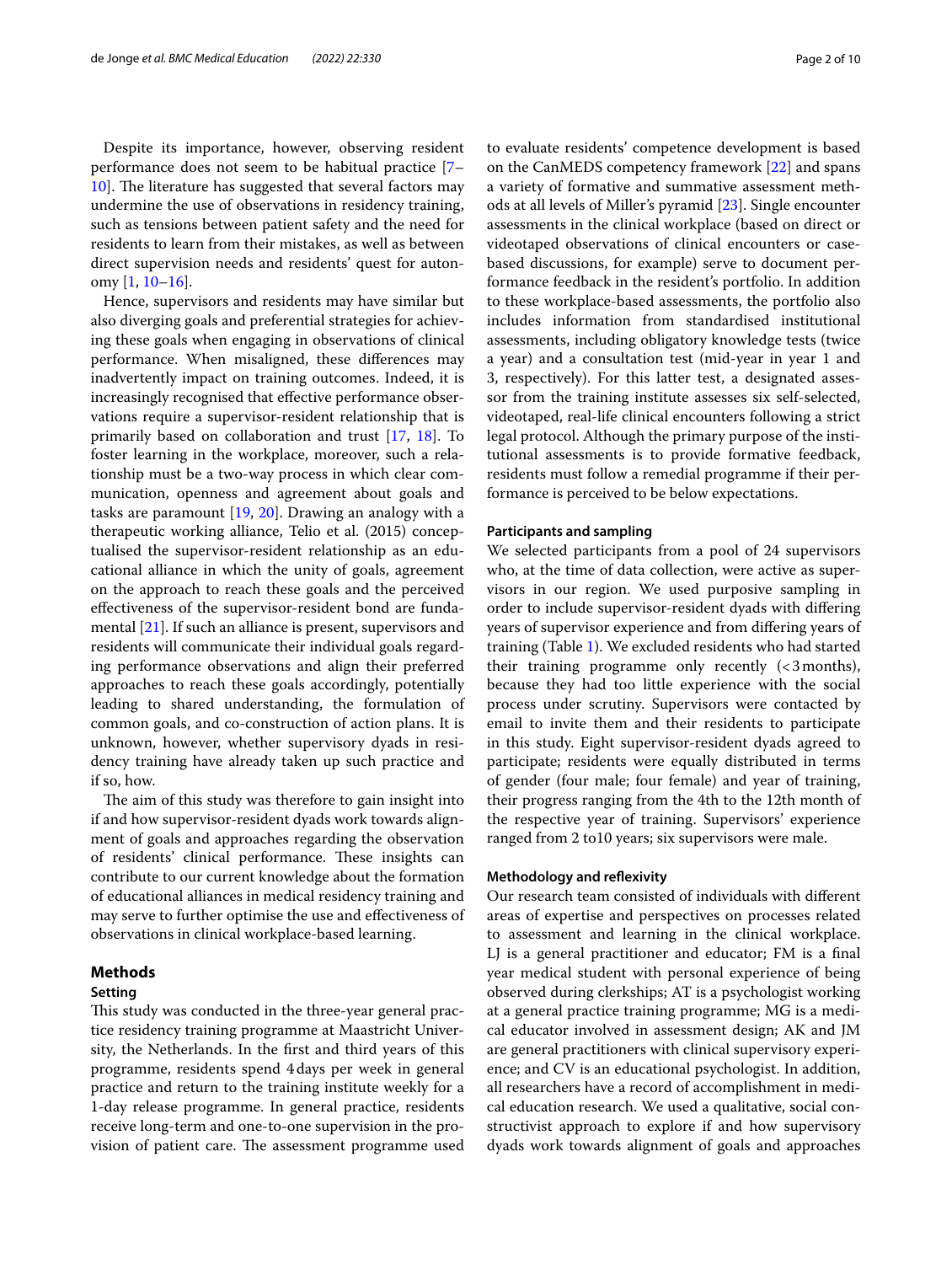|        | <b>Resident (male/female)</b> | Year (month) in general practice<br>residency training | Supervisor (male/female) | Years' experience as<br>a general practice<br>supervisor |
|--------|-------------------------------|--------------------------------------------------------|--------------------------|----------------------------------------------------------|
| Dyad 1 | Female                        | 1(10)                                                  | Male                     |                                                          |
| Dyad 2 | Male                          | 1(11)                                                  | Male                     | 2                                                        |
| Dyad 3 | Female                        | 1(5)                                                   | Male                     | $\overline{4}$                                           |
| Dyad 4 | Male                          | 3(10)                                                  | Male                     | $\overline{4}$                                           |
| Dyad 5 | Female                        | 3(12)                                                  | Female                   |                                                          |
| Dyad 6 | Female                        | 3(10)                                                  | Male                     | 6                                                        |
| Dyad 7 | Male                          | 1(5)                                                   | Male                     | 10                                                       |
| Dyad 8 | Male                          | 3(4)                                                   | Female                   | 6                                                        |
|        |                               |                                                        |                          |                                                          |

#### <span id="page-2-0"></span>**Table 1** Demographic information of participants in the semi-structured interviews

to observation of clinical performance. We recognised that the phenomenon under scrutiny is subject to multiple interpretations, depending on the position of the researcher, the participants and the research context [\[24](#page-8-13), [25\]](#page-8-14). Yet, researchers' knowledge of the study setting enabled them to provide depth of refection and interpretation. Throughout iterative cycles of data collection and analysis, they acknowledged their individual perspectives and stances. They did so by regularly discussing their fndings from individual data collection and analysis within the research team and by exploring how their personal interpretations contributed to making meaning of the data.

## **Data collection and procedure**

We collected our data from a series of semi-structured interviews with the resident, the supervisor and the supervisor-resident dyad for each practice, respectively. In the frst two individual interviews, we explored supervisors' and residents' preferences and the way they perceived individual goals and approaches regarding the use of observations. In the fnal interview, we asked the dyad to summarise their individual and perceived common goals and approaches to the use of observations, before inviting them to refect on their viewpoints on if and how they worked towards alignment during residency training. At the end of the dyad interview, one of the interviewers briefy summarised and refected on fndings and invited the participants to comment on these refections.

We based our interview guide (Additional file [1](#page-7-0)) on relevant literature about supervisor and resident perceptions regarding the use of observations in medical residency training [[1,](#page-8-0) [4,](#page-8-15) [10](#page-8-4), [11](#page-8-16), [13,](#page-8-17) [15](#page-8-18), [16](#page-8-5), [26\]](#page-8-19) as well as on research on workplace interactions between residents and supervisors [\[19,](#page-8-8) [21](#page-8-10), [27–](#page-8-20)[29](#page-8-21)]. All team members were individually invited to give feedback and uncover their initial views and assumptions about possible themes in the interview guide. After that, the frst author incorporated feedback into a revised version of the interview guide which was subsequently discussed in the research team. To prevent the use of restrictive or guiding questions and optimise the informational value of the data collected, we tested the interview guide in one practice setting. As this test only led to minor revisions to our interview guide, we included the data from these interviews in the fnal data set. Audio recordings of all interviews were transcribed verbatim and anonymised prior to analysis. Two researchers (FM, LJ) conducted all interviews together from December 2018–March 2019; the set of three interviews per practice lasted between 80 and 120minutes in total.

## **Data analysis**

We performed a template analysis of our data, for which we iteratively created a series of templates consisting of hierarchically structured schemas of coded themes [[30–](#page-8-22) [32\]](#page-8-23). Our initial coding framework (initial template) was based on the themes of our interview guide. This template was then complemented with themes resulting from a preliminary analysis of the frst two series of interviews. The resulting template served to summarise whether and how supervisor and resident communicated and aligned their individual goals and preferred approaches regarding observations. LJ and FM then modifed the template based on continued coding and frequent discussions with the research team. Throughout data-analysis, we combined a deductive and inductive approach by complementing and refning our a priori coding framework with salient themes that were identifed in our interviews. To identify additional themes and to prevent early narrowing of ideas, an additional researcher (AT) coded the transcripts pertaining to the interviews with the fourth dyad. Throughout the coding process, LJ, FM, AT and MG identifed and discussed relationships between the themes within and across dyads to develop a fnal template. Every 6 weeks, we discussed our fndings within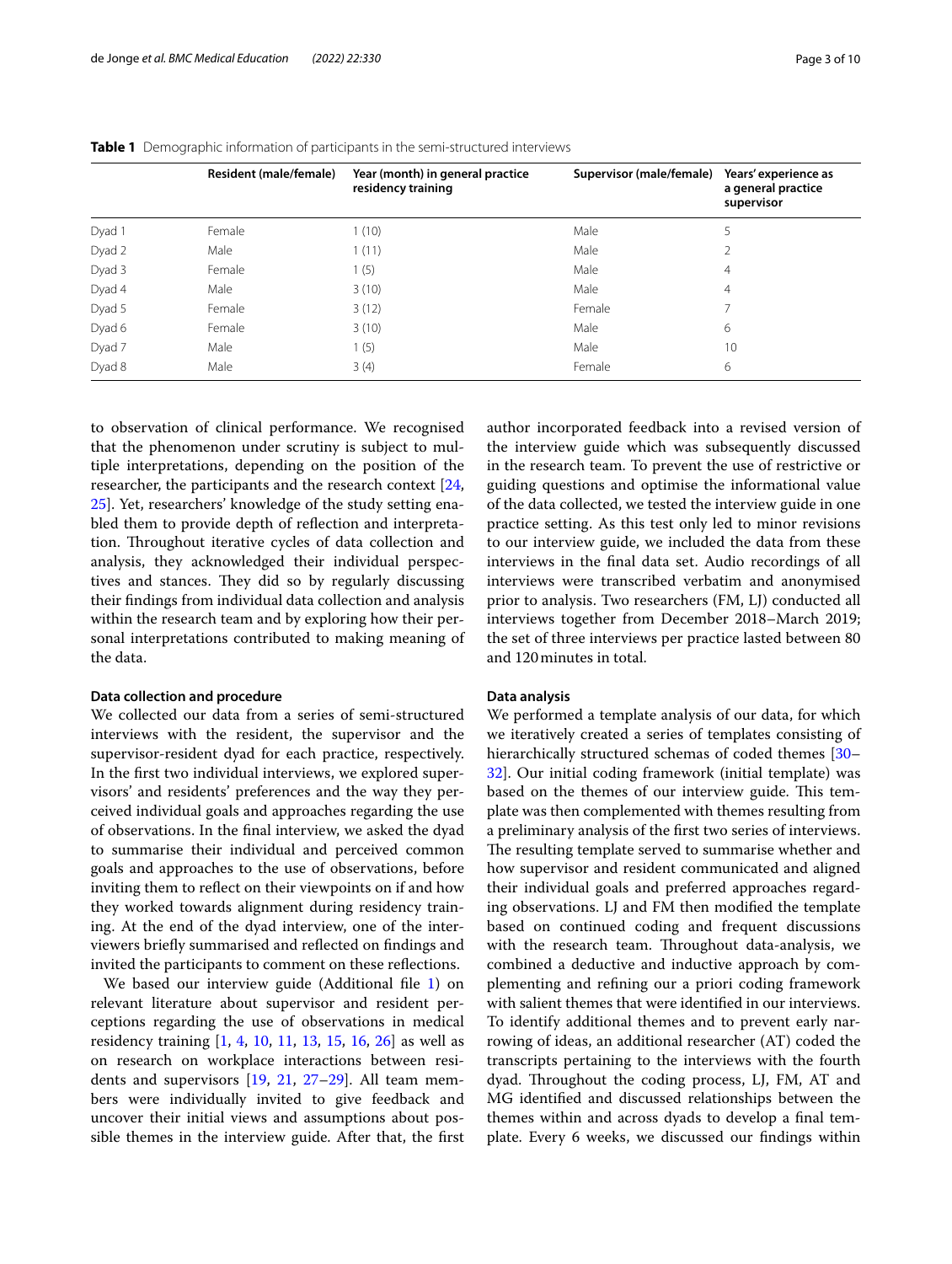the complete research team to assess the authenticity, comprehensibility and completeness of the evolving template. To identify additional themes and to prevent early narrowing of ideas, an additional researcher (AT) coded the transcripts pertaining to the interviews with the fourth dyad. Throughout the coding process, LJ, FM, AT and MG identifed and discussed relationships between the themes within and across dyads to develop a fnal template. After six interview series had been coded (18 interviews), we concluded that the template sufficiently covered the themes present in the interview data as we could not identify any new themes. To confrm the fnal template (Additional fle [2](#page-7-1)), we coded the two series of interviews remaining. LJ and FM applied this fnal template to the full data set and discussed the fndings with the research team until they reached consensus about the defnitive interpretation. We used NVivo software, version 12 (QSR International Pty Ltd.), to facilitate the qualitative coding of interviews [\[33\]](#page-8-24).

## **Results**

We should point out that all supervisors in this study had the practice of observing the clinical performance of their residents. In the next sections, we will frst set out in detail how dyads reached a working repertoire on the use of observations over time. We will then zoom in on the educational alliance, and the role of communication and alignment in the dyad's creation of a working repertoire. To support our interpretation of the data, we will also include representative quotes from supervisors (S) and residents (R).

## **Supervisor preferences prevail at the start of training**

At the start of training, all supervisors had an introductory learning conversation with their residents to provide general information on their supervision practice. One of the items up for discussion was how and on which occasions supervisors preferred to use performance observations. This communication was explicit, leaving no question as to its meaning or intent, and was recognised as such by both supervisor and resident. As a consequence, it often received the formal status of an agreement and concomitant plan of action:

*When we agreed in the learning conversation that we had to perform one observation per week, we just asked the medical receptionist to plan a weekly observation in both our agendas. Otherwise, it remains tempting to postpone to the next day or even the next week. (S5)*

Although supervisors expected the resident to observe some of their consultations in the frst week, they gradually swapped roles, so that supervisors were the ones observing residents' clinical performance. Both supervisor and resident shared the view, albeit implicitly, that this approach primarily served to warrant safe patient care:

*'When I start with a new resident, the primary goal for me to observe is to acquire a sense of safety, peace of mind that you can leave patient care to that resident'. (S6)*

*'I think that, specifcally at the start of the year, he [S6] wants to know: "what kind of person am I exposing my patients to?'. (R6)*

At the start of the year, supervisors typically expressed a preference for videotaped patient consultations, often leaving the initiative to plan direct observations of clinical performance to the resident. Many residents, however, agreed with their supervisors that video observations were 'a good preparation for the consultation test'. In fact, supervisors and residents mainly used these observations to prepare residents for this institutional test as well as to warrant patient safety, paying scant attention to the opportunity they ofered to provide or receive feedback for personalised learning.

#### **Scarce explicit communication during training**

After a few weeks, explicit communication about the goals and approaches to observations mostly disappeared from the agenda of the learning conversation. In the interviews with dyads, supervisors and residents mentioned that they did not specifcally discuss the goals or preferred approaches to observations: they were more of *'a habit that crept in'* (dyad 5) or '*just went that way'* (dyad 8) and it *'felt natural not to be explicit upon'* (dyad 1). When they did communicate explicitly about observations, the focus was often on practical aspects of the working repertoire that needed attention, such as the planning of observations, whether to use a standardised rating scale to better prepare for the consultation test, or, as the next quote illustrates, a request to be observed when performing specifc procedures:

*' … procedures, like injections, nail extractions, insertion of intrauterine devices'. (R6)*

*'Yes, indeed, intra-articular injections'. (S6)*

*'And an update now and then of my checklist, so that I know: I did that, and you [the supervisor] observed me while I was performing these procedures'. (R6)*

However infrequent, explicit communication about observations during training was often triggered by internal and external factors (i.e. originating from inside or outside the supervisory dyad). Stagnation of expected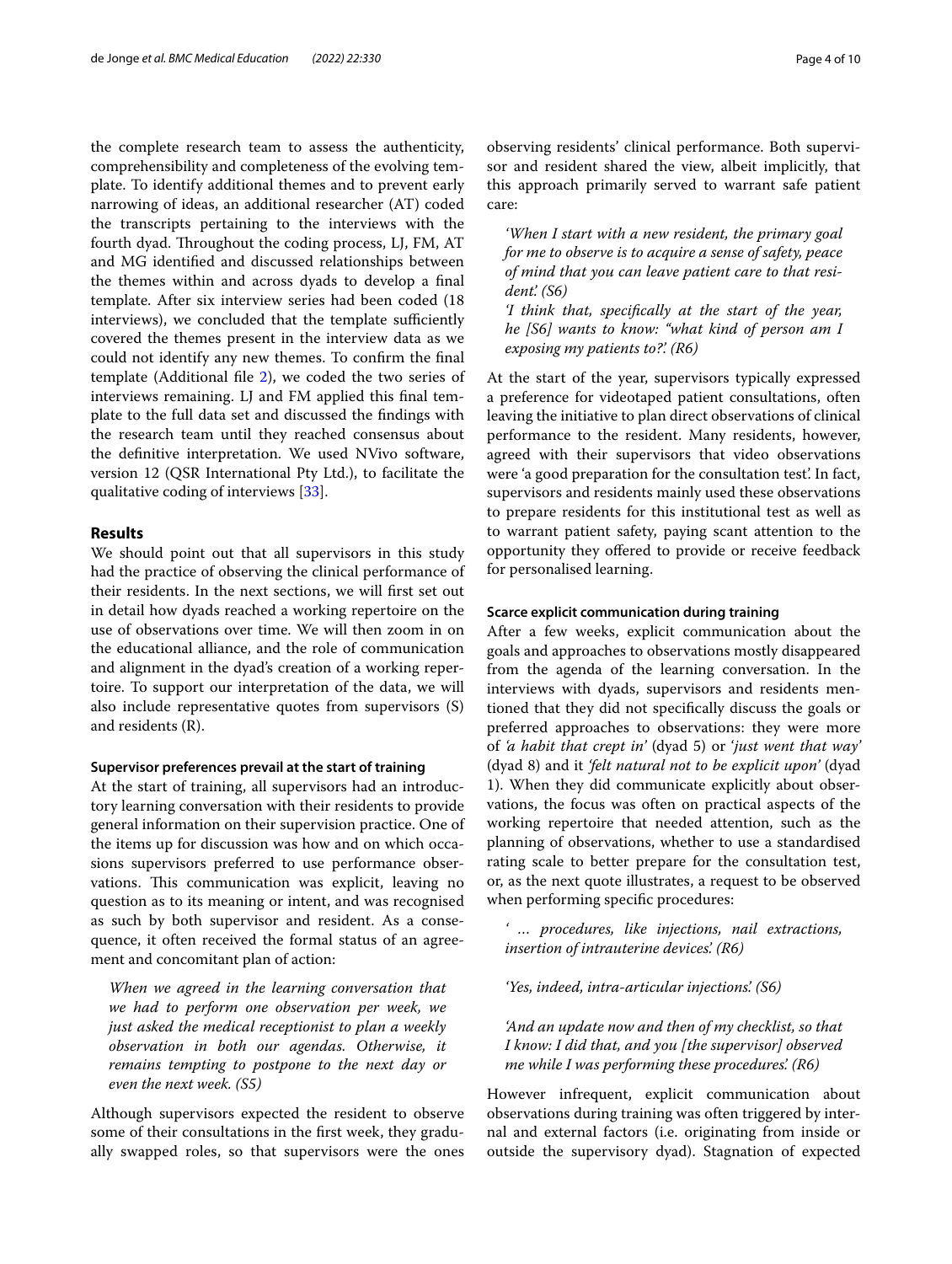competence development, as perceived by the supervisor and/or the resident, for instance, could act as an important internal trigger. In such cases and acting in the best interests of both patients and residents, supervisors would initiate observations 'to assess what is going on' (S5). By doing so, they made sure that substandard performance was met with adequate measures, as the next quote illustrates:

*It depends on how things are going. If I detect shortcomings, or recurring points of attention, then I will say, 'Hey, from now on I want us to perform an observation every week'. (S1)*

Residents, in their turn, could actively seek more guidance in the form of supervisory observations when they felt they were lagging behind:

*When I'm in doubt about my approach to a procedure, or if I'm persistently doing something wrong, it would not be okay if that was not said or seen and I would keep on doing this. Then I would also ask him [S2] to observe me more often. (R2)*

In addition to these internal triggers, we found that the obligatory institutional consultation test acted as a strong external trigger to initiate a discussion about the dyad's goals and approaches to observations. To prepare for this test so that the resident would perform well, dyads primarily resorted to video observations and were mostly concerned with 'ticking of' items on the standardised rating scale during their learning conversations:

*In the end, the test is all about having your video recordings done. Moreover, I am just honest about that, they would like to see the MAAS-Global [standardised rating scale] skills, so you are going to act diferently to get that ticked of. … After the test, we discussed that you don't have to show everything in a single patient consultation, and she [S8] helped me not to get fxated on that. (R8)*

As soon as the resident had passed the consultation test, however, dyads' reasons for engaging in observations often shifted from being performance-oriented to being more learning-oriented. Consequently, dyads adopted a more tailored approach to observations with, for example, the aim to support the resident's development of communication skills. In almost all dyads, passing the test led to a reduced uptake of video observations in favour of direct observations, as the following quote illustrates:

*Well, with the consultation test in mind, we watched many videotaped consultations, of course also because that serves as a moment of assessment.*  After that, it just became less. Then, for instance, we *discussed that we preferred more mutual observations during house calls. (R2)*

## **The role of communication in achieving alignment within the dyad**

As reported previously, explicit communication within the dyad about the goals of observations and respective approaches was mostly limited to the start of the training year or triggered by specifc internal and/or external factors. Yet, all dyads felt mutually responsible for performing observations:

*'I think it is mainly the responsibility of the resident to discuss the use of observations, as it is his training. However, I will take over if he doesn't, because I also consider them an essential monitoring tool'. (S4)*

*'We are in residency together; as a resident you have your responsibility because it's your learning process. However, the supervisor must of course also invest time and energy to facilitate observations, so we are both responsible'. (R5)*

Over time, dyads typically achieved a working repertoire without explicit communication, leaving individual preferences undiscussed. In the next dialogue from a dyad interview, the resident and supervisor had conficting goals, which, however, they did not explicitly communicate: while the resident avoided observations because he wanted to learn to work autonomously, the supervisor-initiated observations with the aim to monitor the resident's competence development. In the end, however, the resident did appreciate this initiative for its learning value:

*R4: One of my learning goals was to work more autonomously during evening shifts; therefore, I stopped asking my supervisor to join me. Yet, recently I noticed that he [the supervisor] planned working in shifts together again. …*

*S4: Well, indeed, because these were your last shifts, and I wanted to dot the i's and cross the t's.*

*R4: I learnt a lot from doing shifts independently, but together, you can gain new insights, particularly from being observed. Therefore, it is this mixture, that arises gradually, and not from a clear plan; it happens automatically.*

Although the dyad above did not explicitly communicate their reasons for wanting (or not wanting) to perform observations, they did manage to create an efective working repertoire regarding the use of observations. The next interview with another dyad, by contrast, illustrates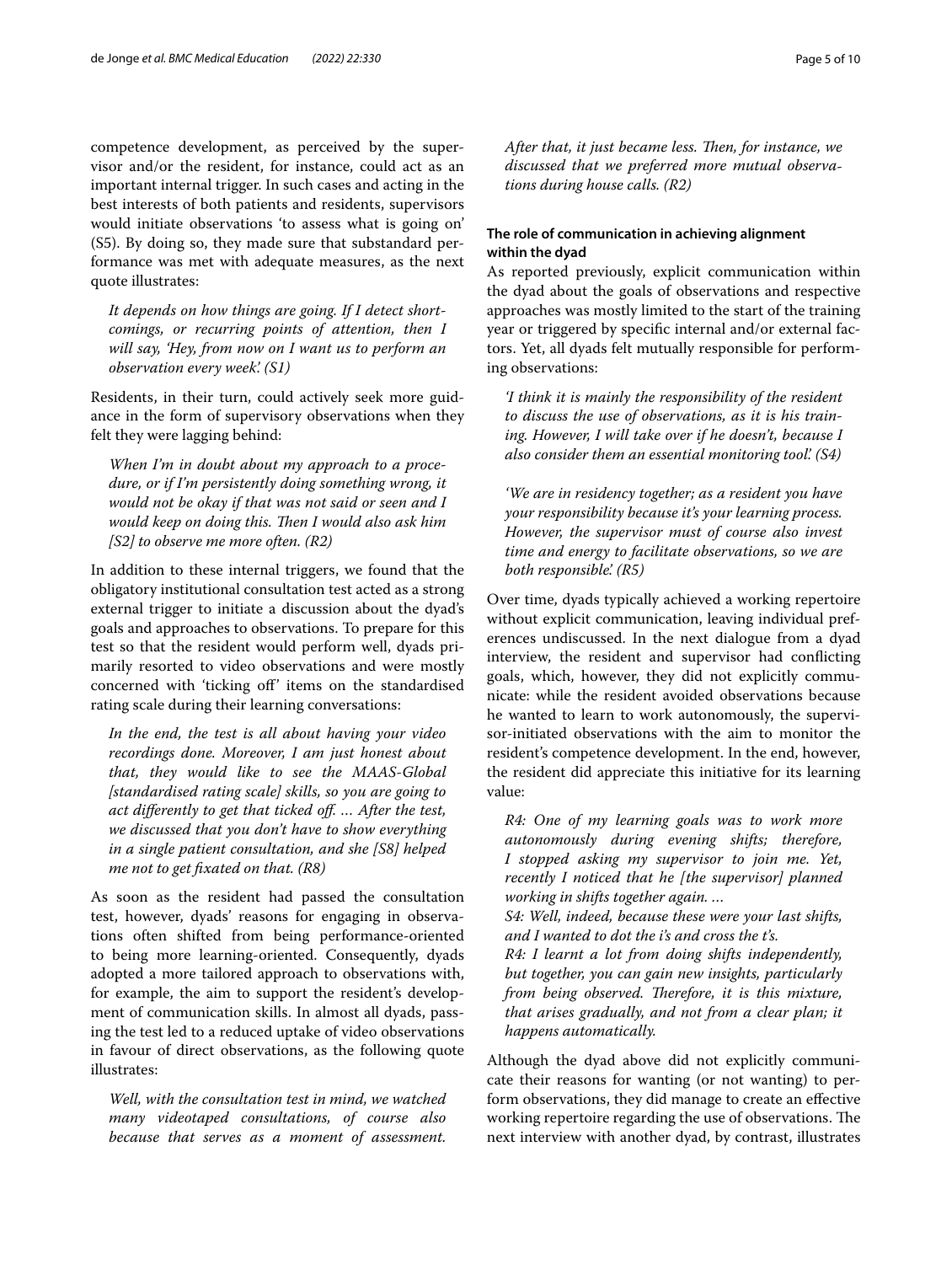that leaving individual goals unsaid could also lead to a mismatch in terms of the desired frequency of observations. In this case, the resident felt uncomfortable about the level of autonomy assigned to her and therefore would have liked to be observed more frequently to protect her patients:

*R1: I acted very autonomously, but I thought 'is he aware of what I'm doing, and is that safe for the patients?' I would feel more comfortable if he [the supervisor] would see what I did, that I knew that he could really trust me with what I did. S1: I didn't know that.*

When dyads did specifcally discuss their preferred method of observation, however, this did not always lead to alignment. Power dynamics in the supervisor-resident relationship, for example, potentially infuenced decisions about the working repertoire and actual agreements on goals and approaches to performance observations, as the following dyad interview illustrates:

*R7: Personally, I would like to be observed directly more frequently, to taste the atmosphere, while you [S7] strongly prefer videos.*

*S7: It's simply too time-consuming, and I think I can actually see enough on video. We talked about it, and I think we found middle ground, but it's more my middle ground than your middle ground, so to say.*

In the individual interview with this particular resident, the misalignment referred to above caused the resident to feel he missed out on specifc learning opportunities that direct observations had to ofer:

*A video is good for a consultation test and it is sometimes good to discuss with your supervisor, but I think direct observation is just more instructive, as it focuses on the whole picture and not on small details. (R7)*

Finally, all dyads mentioned spontaneously that it could be benefcial if they adopted a more proactive approach to discussing the use of performance observations for learning purposes, even when patient safety was warranted and things were going well:

*'Even when things are running smoothly, you still might ask questions or do things diferently, so that you could get more out of observations, for learning purposes'. (R6)*

*Looking back, you adopt a more reactive approach when you think things are running well. And that can be a pitfall. So when you would, for example,* 

*discuss more regularly about how the resident prefers to receive feedback, you might smooth of the rough edges to avoid a mismatch in feedback style. (S5)*

## **Discussion**

The present study aimed to investigate if and how supervisor-resident dyads work towards alignment of their goals and preferred approaches regarding observations of clinical performance in general practice training. It seemed that dyads mainly engaged in such observations to guard patient safety and to prepare for institutional assessment rather than to provide the resident with developmental feedback. It was uncommon for them to communicate explicitly about the goals and preferred approaches to these observations, except at the start of training and unless they were triggered by internal or external factors. Nevertheless, supervisory dyads did manage to build a working repertoire regarding their use during the training year. The fact that dyads they did not consistently, explicitly and constructively, communicate about the goals of observations, however, might impair the establishment of a nurturing formative growth relationship in which observations are used for continuous learning and competence development.

Using observations as a supervisory strategy to provide safe patient care resonates with recent literature. Brown et al., for instance, found that ensuring safe patient care was the primary goal of help-seeking supervisory encounters in general practice training [[34\]](#page-8-25). Of note, moreover, is that the dyads in their study used three different supervisory strategies to achieve their goals: 1) they prioritised patient care and supervisor modelling, 2) they focused on residents' learning opportunities, and 3) they developed resident independence by leaving the initiative to ask for supervision with the resident  $[34]$ . These strategies bear a similarity to the approaches the dyads in our study adopted. Confrming research in similar settings, our study suggests that bilateral observations at the start of residency gave residents the opportunity to observe their supervisors' performance, while at the same time informing supervisors of the level of supervision needed to warrant patient safety [\[26](#page-8-19), [35](#page-8-26)]. When safety was warranted, the initiative to ask for observations was left to the residents, thereby supporting their development towards autonomy.

Unlike Brown et al's second supervisory strategy, however, the dyads in our study hardly engaged in observations with the aim to provide the resident with developmental feedback. Recent research by Watling et al. (2016) has indeed suggested that the strive for efficiency can dissuade both supervisor and resident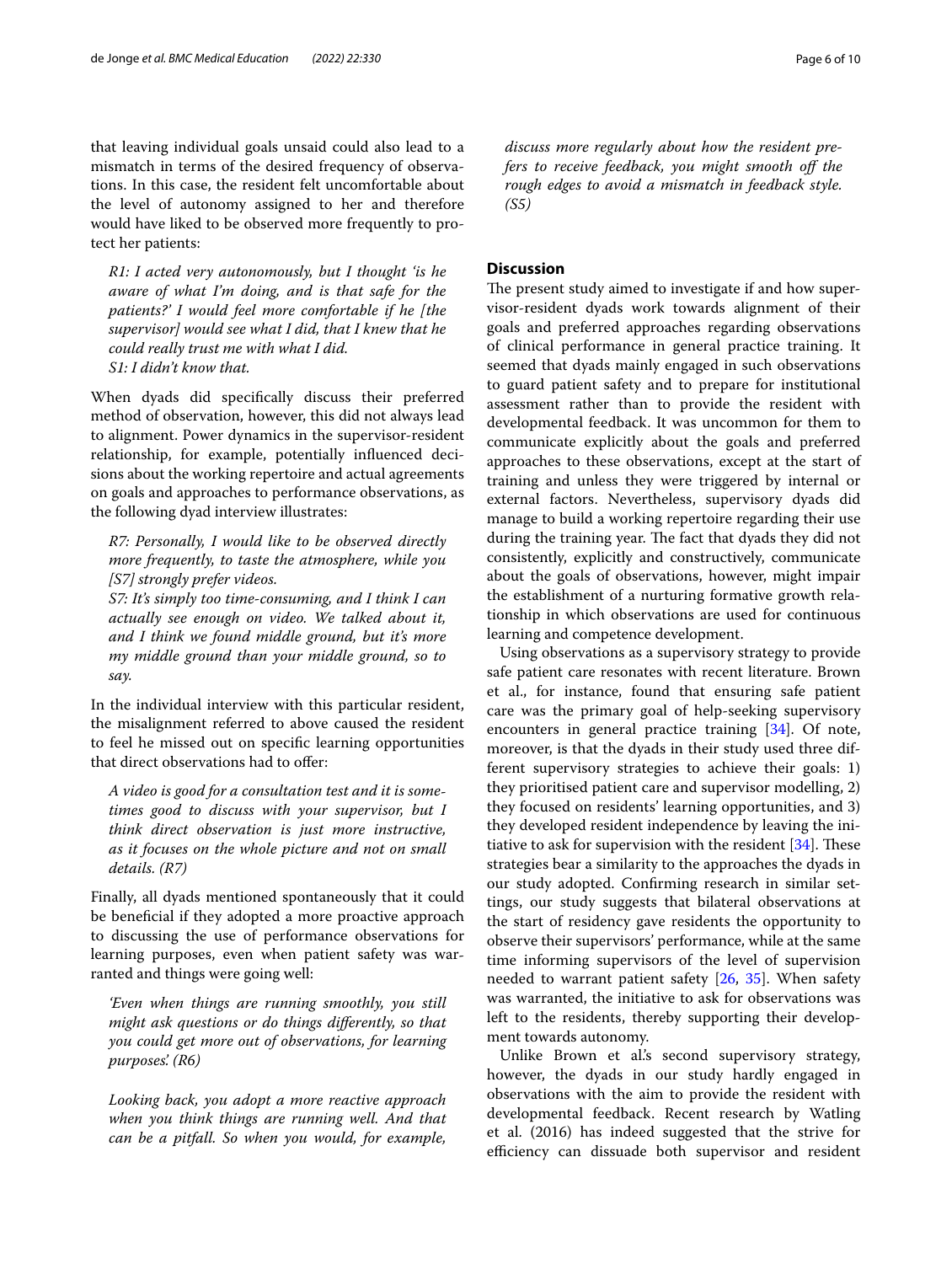from conducting observations for educational purposes [[13\]](#page-8-17). What our study adds is that, apart from patient safety being dyads' chief preoccupation, specifc external demands, such as the institutional consultation test, could also divert attention away from residents' individual learning as the focus of observations. When we consider the literature on goal orientation, we fnd that individuals can be driven by either a need to *prove* their competence (performance goals) or by a desire to identify learning opportunities to *improve* their competence (mastery goals) [[36](#page-8-27)]. It is plausible to assume that, initially, the dyads in our study were essentially performance-oriented, as their observations mainly served to tick off items pertinent to the standardised institutional consultation test, even though the primary aim of this test was to provide developmental feedback. After passing the test, however, the dyads gradually started to look for learning opportunities for the resident, implying a shift to a more mastery-oriented (i.e. learning-oriented) use of observations.

The above findings confirm recent research suggesting that external assessments that do not take place in the clinical workplace (such as the consultation test) might be perceived as summative, thereby inducing performance-oriented teaching and learning for the test [\[37](#page-8-28)]. Only when residents and supervisors perceive assessments -such as performance observations- as formative, they may shift their focus from performance to learning [[1,](#page-8-0) [14](#page-8-29), [38](#page-8-30)[–41](#page-8-31)].

In a similar vein, the lack of communication about the goals and approaches of performance observations identifed in our study seems to be common practice in clinical supervision. In their study on variability in supervisory practice, Goldszmidt et al. (2015), for instance, found that supervisory approaches were all of a tacit nature: although supervisors used various approaches to warrant patient safety, provide feedback and simultaneously prepare their residents for institutional assessment, variations in supervisory approach were consistently not discussed within the supervisory dyad [\[42\]](#page-8-32). Finally, in their systematic review of supervisory relationships in general practice training, Jackson et al. (2019), too, concluded that dyads failed to explicitly share their expectations regarding supervisory goals, tasks and roles, fagging this as a key area for improving communication within the supervisory dyad, and, with that, the quality of learning and supervision [\[43\]](#page-8-33).

#### **Strengths and limitations**

In this study, we used template analysis to build on and refne existing theoretical concepts regarding the use of performance observations in residency training. A strength of this study is that we adopted a social constructivist approach that was well suited to our exploratory research question. Our semi-structured, indepth interviews enabled us to identify the individual perspectives and preferences of supervisors and residents regarding the use of performance observations, and to gain insight into if and how they worked towards alignment when using this supervisory strategy.

Some limitations to our study, however, also need addressing. Our fndings were entirely based on selfreport data from participants rather than on our own observations of participants' communication and behaviour in clinical practice. To avoid conficts, participants may have responded in a socially desirable way, especially in the dyad interviews. Not only did the dyad interviews facilitate our inventory of participants' preferences regarding goals and approaches, they also inadvertently sparked a discussion between residents and supervisors about individual perspectives and steps to achieve alignment, which potentially afected our results. During our interviews, the impact of power in hierarchical relationships emerged as an important fnding. However, we did not purposively explore the role of additional factors that might afect communication within supervisory dyads nor came related themes (for example, gender-typical communication patterns) to surface during the analysis of our data.

Finally, our small sample size as well as the long-term and one-to-one supervisor-resident relationship that is typical of our setting may limit the generalisability of our results, for instance to hospital settings where the composition of supervisor-resident dyads changes continuously.

## **Implications for educational practice and research**

In addition to confrming previous study fndings, our study seems to suggest that there might be a mismatch between the way supervisory dyads use observations and the purposes espoused and communicated by educators and/or national bodies. Hence, our fndings are consistent with socio-constructivist views on assessment that explicitly acknowledge the role of assessment users' views, beliefs, values and attitudes in shaping assessment behaviours [[44](#page-8-34), [45\]](#page-8-35). Supervisor-resident dyads must be aware of the ways they communicate about the use of performance observations in residency training, of factors that are known to afect communication and decision-making -including power diferences and gender communication diferences-, and their potential impact on the creation of a shared working repertoire [[46,](#page-8-36) [47](#page-8-37)]. To unlock the full potential of observations, working towards an efective educational alliance requires awareness of and transparency about the individual goals and preferential approaches of both supervisor and resident,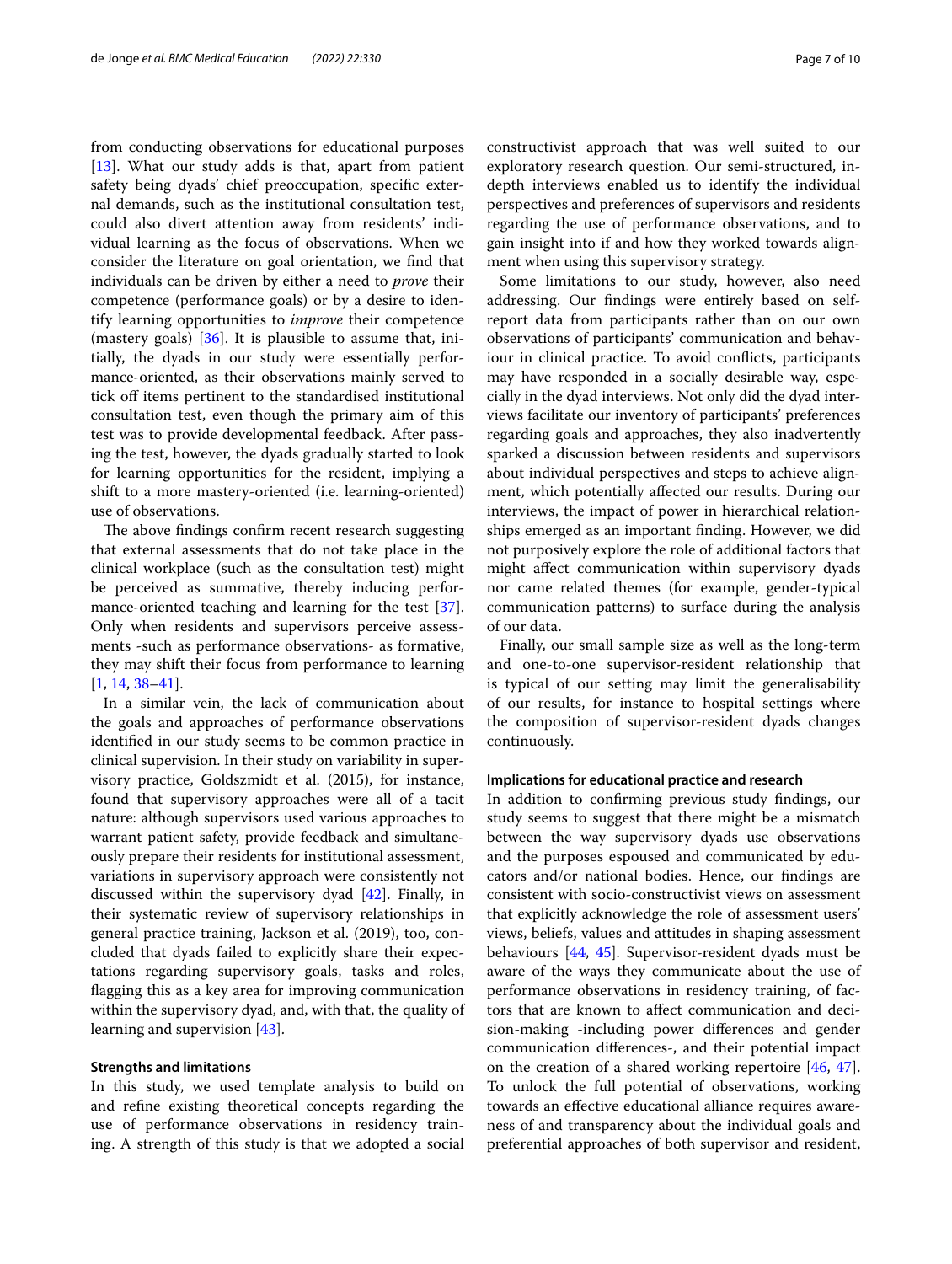in equal partnerships [[48](#page-8-38), [49\]](#page-8-39). Residents must thus feel free to be open about their learning needs and that supervisors must explicitly discuss their agenda and role. This implies that we may need to pay more attention to empowering residents to speak up in inherently hierarchical supervisory relationships as well as to supporting supervisors in creation of trustful collaborative relationships with their residents. Future research may elucidate on these power diferences and other parameters (for example diferences in gender and ethnic backgrounds) that may afect communication interactions within supervisory dyads.

Our fndings clearly demonstrate that the assessment programme in which observations are embedded may influence their perceived purpose and actual use. Therefore, to foster learning from workplace observations, educators must be aware of the impact of additional assessment requirements embedded in assessment programmes, and clearly and continuously articulate and align assessment goals.

In our study, approaches to observations were typically performance-driven, that is, mainly serving to avoid unsafe medical practice and to prepare for an institutional test. At the same time, using observations for learning and ongoing improvement received scant attention. Embedding facilitated discussion and alignment of the various goals and approaches to observations in learning conversations may be a promising avenue to improve their efectiveness in workplace learning. Training supervisors and residents to balance the development of residents' professional autonomy while performing observations could be an important strategy to warrant both patient care and the provision of feedback for learning.

In all medical residency settings, observations of clinical performance are generally considered an important source of feedback for learning, even in in the absence of negative events [[1,](#page-8-0) [16,](#page-8-5) [50\]](#page-8-40). Additional research on the formation of working repertoires for the use of observations in other clinical settings may therefore further our understanding of how to enhance educational alliances in residency training.

## **Conclusion**

The use of observations of clinical performance to guard patient safety and to prepare for institutional standardized tests seems self-evident in general practice residency, resulting in supervisory dyads adopting working repertoires that best serve these (implicitly shared) goals. However, testing, even when intended to be formative, may be perceived as summative by supervisors and residents, and lead to teaching to

the test rather than engaging in observations for the purposes of personalised learning. To unlock the full educational potential of observations in workplace learning, awareness, ongoing communication and alignment of goals and approaches to observation, not only within the supervisory dyad but also between the dyad and the training institute are therefore key.

#### **Abbreviations**

CanMEDS: Canadian Medical Education Directives for Specialists.

#### **Supplementary Information**

The online version contains supplementary material available at [https://doi.](https://doi.org/10.1186/s12909-022-03395-7) [org/10.1186/s12909-022-03395-7](https://doi.org/10.1186/s12909-022-03395-7).

<span id="page-7-1"></span><span id="page-7-0"></span>**Additional fle 1.** Guide for the interviews with the resident, supervisor and supervisor-resident dyad.

**Additional fle 2.** Overview of fnal template for data analysis.

#### **Acknowledgements**

The authors wish to thank Angelique van den Heuvel for critically reading and editing the English manuscript.

#### **Authors' contributions**

All authors, LJ, FM, MG, AT, JM, AK and CV, were involved in the conceptualization of the study. LJ and FM were primarily responsible for the collection of data. LJ, FM, AT and MG analysed the data and all authors (LJ, FM, MG, AT, JM, AK and CV) contributed to the interpretation of the results. LJ drafted the manuscript and all authors contributed to critical revisions of the manuscript. All authors, LJ, FM, MG, MG, AT, AK and CV contributed to important intellectual content of the study and approved the fnal version of the manuscript.

#### **Funding**

This research received no specifc grant from any funding agency in the public, commercial or not-for proft sectors.

#### **Availability of data and materials**

The datasets generated and/or analysed during the current study are available in the DataverseNL repository, [https://doi.org/10.34894/MKLCNI.](https://doi.org/10.34894/MKLCNI)

#### **Declarations**

#### **Ethics approval and consent to participate**

The study was approved by the Ethical Review Board of the Netherlands Association for Medical Education (NVMO-ERB; fle number 626). The study protocol was performed in accordance with the relevant guidelines. Participation was voluntary. All participants gave informed consent and their data were processed anonymously. Supervisors and residents received a gift voucher for their participation.

#### **Consent for publication**

Not applicable.

#### **Competing interests**

The authors declare that they have no competing interests.

#### **Author details**

<sup>1</sup> Department of General Practice, Maastricht University, P.O. Box 616, 6200, MD, Maastricht, The Netherlands. <sup>2</sup> Department of Educational Research and Development, Maastricht University, Maastricht, The Netherlands.<sup>3</sup> Department of Family Medicine, Leiden University, Leiden, The Netherlands.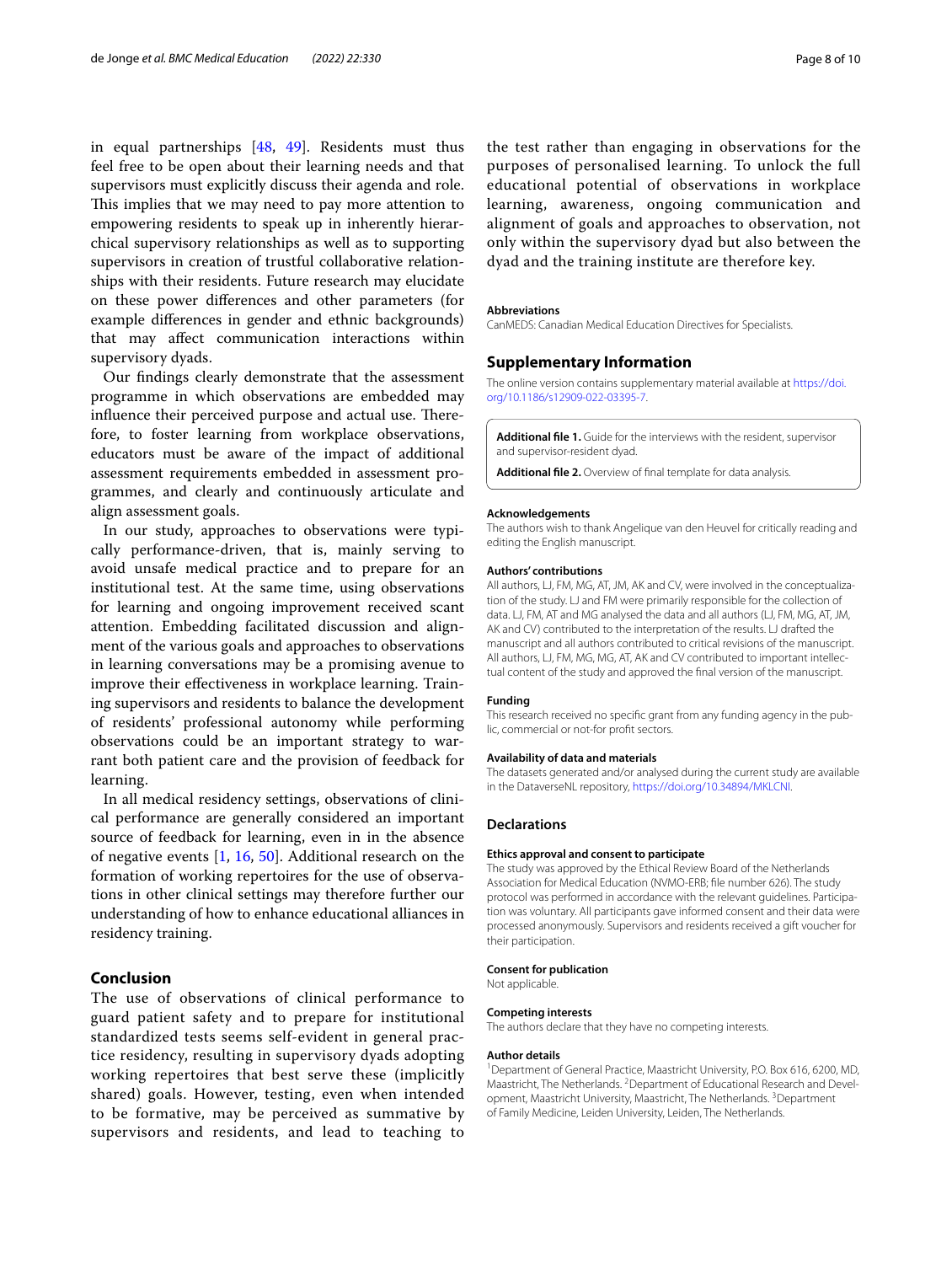Received: 9 November 2021 Accepted: 21 April 2022 Published online: 28 April 2022

#### **References**

- <span id="page-8-0"></span>1. Kogan JR, Hatala R, Hauer KE, Holmboe E. Guidelines: the do's, don'ts and don't knows of direct observation of clinical skills in medical education. Perspect Med Educ. 2017;6(5):286–305.
- 2. Holmboe ES, Sherbino J, Long DM, Swing SR, Frank JR. The role of assessment in competency-based medical education. Med Teach. 2010;32(8):676–82.
- 3. Norcini J, Burch V. Workplace-based assessment as an educational tool: AMEE guide No. 31. Med Teach. 2007;29(9):855–71.
- <span id="page-8-15"></span>4. Holmboe ES. Faculty and the observation of trainees' clinical skills: problems and opportunities. Acad Med. 2004;79(1):16–22.
- <span id="page-8-1"></span>5. Stojan JN, Clay MA, Lypson ML. Assessing patient-centred care through direct observation of clinical encounters. BMJ Qual Saf. 2016;25(3):135–7.
- <span id="page-8-2"></span>6. Carraccio CL, Englander R. From Flexner to competencies: refections on a decade and the journey ahead. Acad Med. 2013;88(8):1067–73.
- <span id="page-8-3"></span>7. Holmboe ES. Realizing the promise of competency-based medical education. Acad Med. 2015;90(4):411–3.
- 8. Burdick WP, Schoffstall J. Observation of emergency medicine residents at the bedside: how often does it happen? Acad Emerg Med. 1995;2(10):909–13.
- 9. Day SC, Grosso LJ, Norcini JJ Jr, Blank LL, Swanson DB, Horne MH. Residents' perception of evaluation procedures used by their training program. J Gen Intern Med. 1990;5(5):421–6.
- <span id="page-8-4"></span>10. LaDonna KA, Hatala R, Lingard L, Voyer S, Watling C. Staging a performance: learners' perceptions about direct observation during residency. Med Educ. 2017;51(5):498–510.
- <span id="page-8-16"></span>11. Cheung WJ, Patey AM, Frank JR, Mackay M, Boet S. Barriers and enablers to direct observation of trainees' clinical performance: a qualitative study using the theoretical domains framework. Acad Med. 2019;94(1):101–14.
- 12. Madan R, Conn D, Dubo E, Voore P, Wiesenfeld L. The enablers and barriers to the use of direct observation of trainee clinical skills by supervising faculty in a psychiatry residency program. Can J Psychiatr. 2012;57(4):269–72.
- <span id="page-8-17"></span>13. Watling C, LaDonna KA, Lingard L, Voyer S, Hatala R. 'Sometimes the work just needs to be done': socio-cultural infuences on direct observation in medical training. Med Educ. 2016;50(10):1054–64.
- <span id="page-8-29"></span>14. Watling C. The uneasy alliance of assessment and feedback. Perspect Med Educ. 2016;5(5):262–4.
- <span id="page-8-18"></span>15. Kogan JR, Conforti LN, Bernabeo EC, Durning SJ, Hauer KE, Holmboe ES. Faculty staff perceptions of feedback to residents after direct observation of clinical skills. Med Educ. 2012;46(2):201–15.
- <span id="page-8-5"></span>16. Gauthier S, Melvin L, Mylopoulos M, Abdullah N. Resident and attending perceptions of direct observation in internal medicine: a qualitative study. Med Educ. 2018;52(12):1249–58.
- <span id="page-8-6"></span>17. Hauer KE, Ten Cate O, Boscardin C, Irby DM, Iobst W, O'Sullivan PS. Understanding trust as an essential element of trainee supervision and learning in the workplace. Adv Health Sci Educ Theory Pract. 2014;19(3):435–56.
- <span id="page-8-7"></span>18. Patel M, Baker P. Supervision for entrustable professional activities. Med Educ. 2018;52(10):998–1000.
- <span id="page-8-8"></span>19. Billett. Learning through health care work: premises, contributions and practices. Med Educ. 2016;50(1):124–31.
- <span id="page-8-9"></span>20. Wiese A, Kilty C, Bennett D. Supervised workplace learning in postgraduate training: a realist synthesis. Med Educ. 2018;52(9):951–69.
- <span id="page-8-10"></span>21. Telio S, Ajjawi R, Regehr G. The "educational alliance" as a framework for reconceptualizing feedback in medical education. Acad Med. 2015;90(5):609–14.
- <span id="page-8-11"></span>22. Frank JR, Snell LS, Sherbino J. Draft CanMEDS 2015 Physician Competency Framework - Series III; 2014.
- <span id="page-8-12"></span>23. Miller GE. The assessment of clinical skills/competence/performance. Acad Med. 1990;65(9 Suppl):S63–7.
- <span id="page-8-13"></span>24. Madill A, Jordan A, Shirley C. Objectivity and reliability in qualitative analysis: realist, contextualist and radical constructionist epistemologies. Br J Psychol. 2000;91(1):1–20.
- <span id="page-8-14"></span>25. Bunniss S, Kelly DR. Research paradigms in medical education research. Med Educ. 2010;44(4):358–66.
- <span id="page-8-19"></span>26. Rietmeijer CBT, Huisman D, Blankenstein AH, de Vries H, Scheele F, Kramer AWM, et al. Patterns of direct observation and their impact during residency: general practice supervisors' views. Med Educ. 2018; 52(9):981–91.
- <span id="page-8-20"></span>27. Olmos-Vega FM, Dolmans DH, Guzman-Quintero C, Stalmeijer RE, Teunissen PW. Unravelling residents' and supervisors' workplace interactions: an intersubjectivity study. Med Educ. 2018;52(7):725–35.
- 28. Olmos-Vega FM, Dolmans D, Vargas-Castro N, Stalmeijer RE. Dealing with the t ension: how residents seek autonomy and participation in the workplace. Med Educ. 2017;51(7):699–707.
- <span id="page-8-21"></span>29. Billett SR. Securing intersubjectivity through interprofessional workplace learning experiences. J Interprof Care. 2014;28(3):206–11.
- <span id="page-8-22"></span>30. King N. Using templates in the thematic analysis of text. Essential guide to qualitative methods in organizational research. London: SAGE Publications Ltd; 2004. p. 256–70.
- 31. Brooks J, McCluskey S, Turley E, King N. The utility of template analysis in qualitative psychology research. Qual Res Psychol. 2015;12(2):202–22.
- <span id="page-8-23"></span>32. Brooks J, King, N. Qualitative psychology in the real world: the utility of template analysis. British Psychological Society Annual Conference, 18th - 20th April 2012; London. 2012.
- <span id="page-8-24"></span>33. Nvivo. NVivo qualitative data analysis Software; QSR International Pty Ltd. Version 11, 2016.
- <span id="page-8-25"></span>34. Brown J, Nestel D, Clement T, Goldszmidt M. The supervisory encounter and the senior GP trainee: managing for, through and with. Med Educ. 2018;52(2):192–205.
- <span id="page-8-26"></span>35. Sagasser MH, Fluit C, van Weel C, van der Vleuten CPM, Kramer AWM. How entrustment is informed by holistic judgments across time in a family medicine residency program: an ethnographic nonparticipant observational study. Acad Med. 2017;92(6):792–9.
- <span id="page-8-27"></span>36. Dweck CS. The study of goals in psychology. Psychol Sci. 1992;3(3):165–7.
- <span id="page-8-28"></span>37. Schut S, Heeneman S, Bierer B, Driessen E, van Tartwijk J, van der Vleuten C. Between trust and control: Teachers' assessment conceptualisations within programmatic assessment. Med Educ. 2020;54(6):528–37.
- <span id="page-8-30"></span>38. Massie J, Ali JM. Workplace-based assessment: a review of user perceptions and strategies to address the identifed shortcomings. Adv Health Sci Educ Theory Pract. 2016;21(2):455–73.
- 39. Pelgrim EA, Kramer AW, Mokkink HG, van der Vleuten CP. The process of feedback i n workplace-based assessment: organisation, delivery, continuity. Med Educ. 2012;46(6):604–12.
- 40. Teunissen PW, Bok HG. Believing is seeing: how people's beliefs infuence goals, emotions and behaviour. Med Educ. 2013;47(11):1064–72.
- <span id="page-8-31"></span>41. Bok HG, Teunissen PW, Favier RP, Rietbroek NJ, Theyse LF, Brommer H, et al. Programmatic assessment of competency-based workplace learning: when theory meets practice. BMC Med Educ. 2013;13(1):123.
- <span id="page-8-32"></span>42. Goldszmidt M, Faden L, Dornan T, van Merrienboer J, Bordage G, Lingard L. Attending physician variability: a model of four supervisory styles. Acad Med. 2015;90(11):1541–6.
- <span id="page-8-33"></span>43. Jackson D, Davison I, Adams R, Edordu A, Picton A. A systematic review of supervisory relationships in general practitioner training. Med Educ. 2019;53(9):874–85.
- <span id="page-8-34"></span>44. Govaerts MJ, van der Vleuten CP, Schuwirth LW, Muijtjens AM. Broadening perspectives on clinical performance assessment: rethinking the nature of in-training assessment. Adv Health Sci Educ Theory Pract. 2007;12(2):239–60.
- <span id="page-8-35"></span>45. Gingerich A, Kogan J, Yeates P, Govaerts M, Holmboe E. Seeing the 'black box' diferently: assessor cognition from three research perspectives. Med Educ. 2014;48(11):1055–68.
- <span id="page-8-36"></span>46. Mast MS, Kadji KK. How female and male physicians' communication is perceived diferently. Patient Educ Couns. 2018;101(9):1697–701.
- <span id="page-8-37"></span>47. van der Zwet J, de la Croix A, de Jonge LP, Stalmeijer RE, Scherpbier AJ, Teunissen PW. The power of questions: a discourse analysis about doctorstudent interaction. Med Educ. 2014;48(8):806–19.
- <span id="page-8-38"></span>48. Kilminster S, Cottrell D, Grant J, Jolly B. AMEE Guide No. 27: efective educational and clinical supervision. Med Teach. 2007;29(1):2–19.
- <span id="page-8-39"></span>49. Rietmeijer CBT, Blankenstein AH, Huisman D, van der Horst HE, Kramer AWM, de Vries H, et al. What happens under the fag of direct observation, and how that matters: a qualitative study in general practice residency. Med Teach. 2021;43(8):937–44.
- <span id="page-8-40"></span>50. Regan-Smith M, Hirschmann K, Iobst W. Direct observation of faculty with feedback: an effective means of improving patient-centered and learnercentered teaching skills. Teach Learn Med. 2007;19(3):278–86.